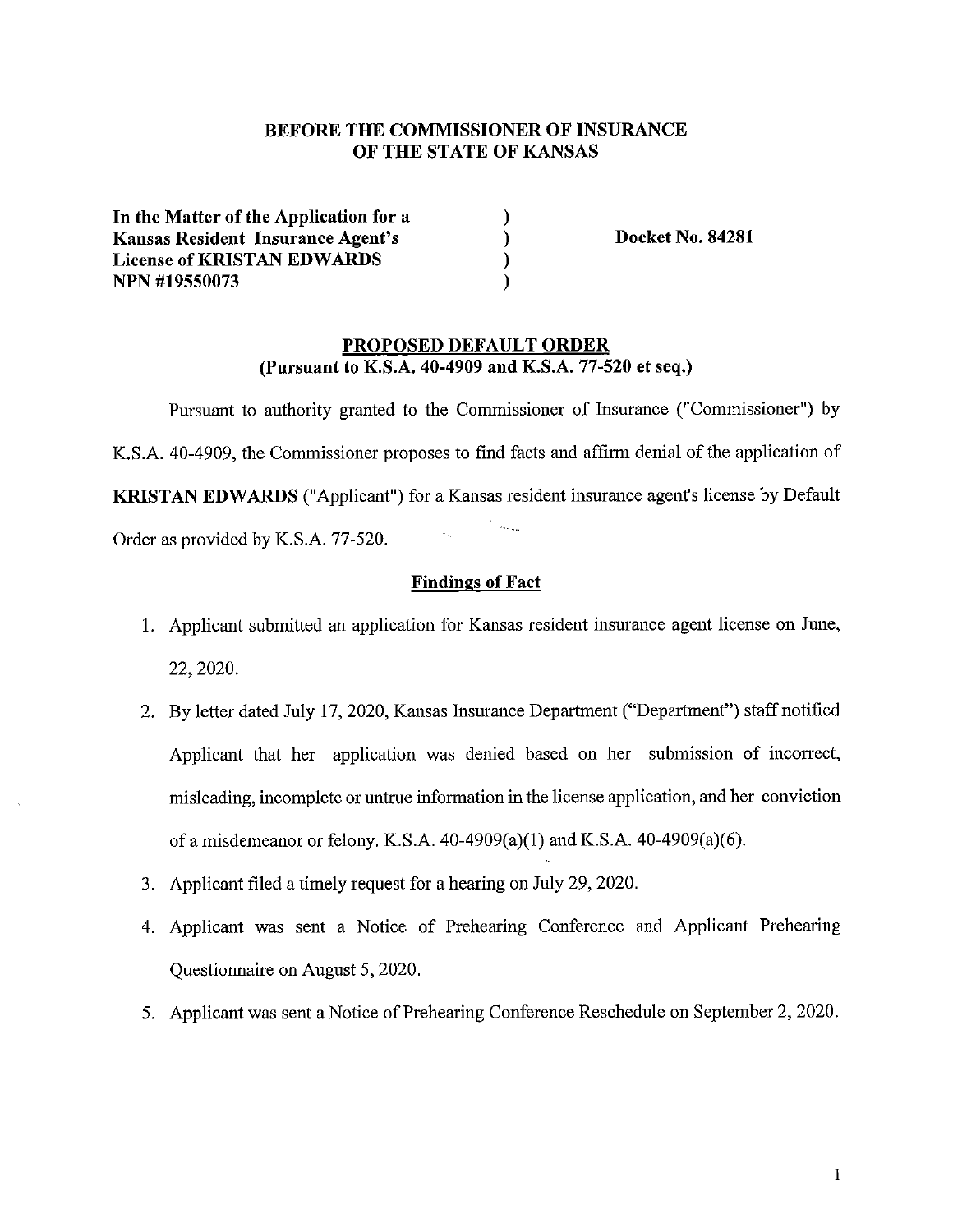#### **Applicable Law**

- 1. Before approving an application for a license, the Commissioner must determine that the applicant has not committed any act that is grounds for denial pursuant to K.S.A. 40-4909. See K.S.A. 40-4905(b).
- 2. The Commissioner may deny a license if the Applicant has submitted incorrect, misleading, incomplete or untrue information in the license application or has been convicted of a misdemeanor or felony. K.S.A.  $40-4909(a)(1)$  and K.S.A.  $40-4909(a)(6)$ .
- 3. Pursuant to K.S.A. 40-4909(c), "any action taken under this section which affects any license or imposes any administrative penalty shall be taken only after notice and an opportunity for hearing conducted in accordance with the provisions of the Kansas administrative procedures act."
- 4. Pursuant to K.S.A. 77-520(a), "if a party fails to attend or participate in a prehearing conference, hearing or other stage of an adjudicative proceeding, the presiding officer may serve upon all parties' written notice of a proposed default order, including a statement of the grounds."
- 5. Pursuant to K.S.A. 77-523(a), the Presiding Officer, the Assistant Commissioner of Insurance acting on behalf of the Commissioner of Insurance as the agency head as provided in K.S.A. 77-547, is empowered to render a Final Order.
- 6. Pursuant to K.S.A. 77-520(b), Applicant may file a written motion requesting that this proposed default order be vacated stating the grounds relied on within seven days after the service of this proposed default order.
- 7. This proposed default order shall become effective seven days after service upon Applicant unless a written motion to vacate the order is filed by the Applicant with the agency.

3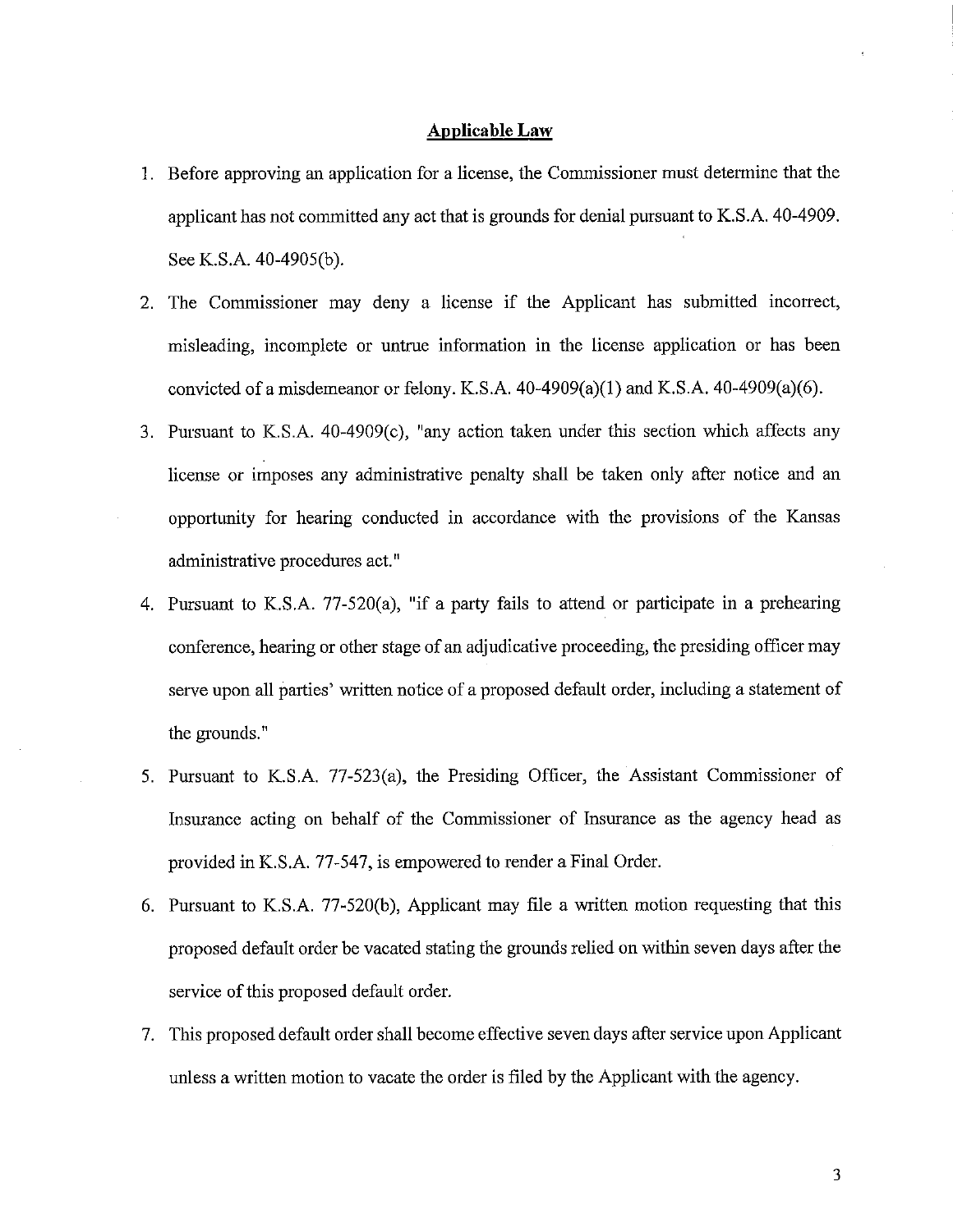# **Conclusions of Law**

- I. Applicant has been properly served notice of the action and facts and laws relied upon.
- 2. The Commissioner has jurisdiction over Applicant as well as the subject matter of this proceeding, and such proceeding is held in the public interest.
- 3. The Assistant Commissioner of Insurance is acting on behalf of the Commissioner of Insurance as the agency head and is empowered to render a Final Order.
- 4. The Commissioner finds that Applicant has failed to respond to the Department staff to schedule the hearing he requested and a proposed default order should be served in accordance with K.S.A. 77-520(a).

# **IT IS THEREFORE ORDERED BY THE COMMISSIONER OF INSURANCE**

**THAT** Applicant's hearing proceeding is **DISMISSED,** and the findings of fact, conclusions of law, and order contained above are adopted by reference and made the final order of the Commissioner. Furthermore, it is found that the application for a resident insurance agent's license of **MACKENZIE A. BOSCO** is hereby **DENIED.** 

Unless vacated by further order, this Order shall become effective as a Final Order at the expiration of the time for filing a motion to vacate the order.

IT IS SO ORDERED THIS  $\overline{G^{4n}}$  day of  $\overline{\text{Mow}^{\text{b}}\text{u}}$  2020, in the city of **TOPEKA, COUNTY OF SHAWNEE, STATE OF KANSAS.** 



VICKI SCHMIDT COMMISSIONER OF INSURANCE

 $\mathcal{R}_{\epsilon-1}$ 

Rankin Assistant Commissioner Presiding Officer

4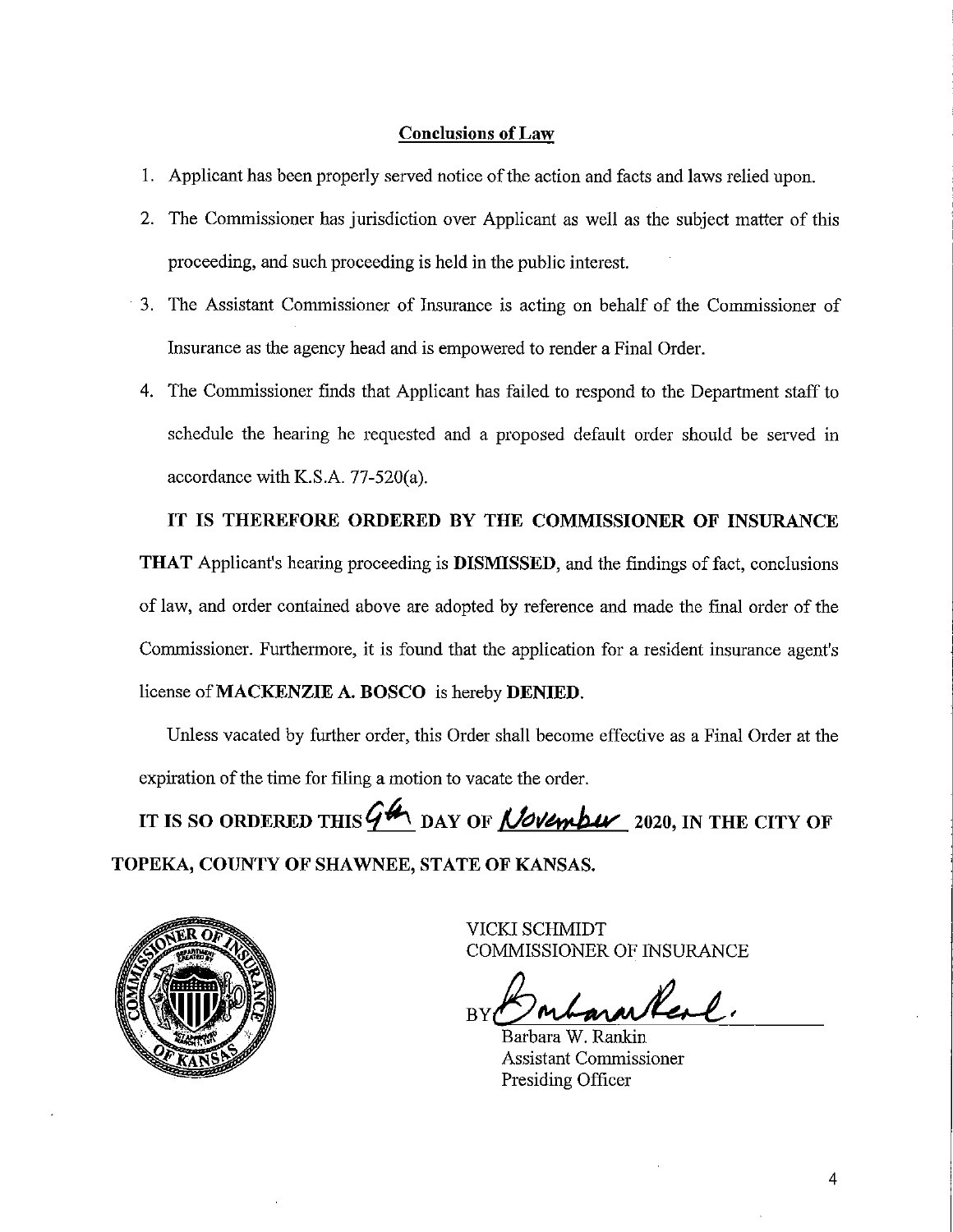### **NOTICE OF RIGHT TO FILE A MOTION TO VACATE**

Pursuant to K.S.A. 77-520(b), Applicant is entitled file a Motion to Vacate. A Motion to Vacate must be filed within seven (7) days of service of this Proposed Default Order (plus three [3] days for service by mail pursuant to K.S.A. 77-531).

In the event Applicant files a Motion to Vacate pursuant to K.S.A 77-520(b), the Agency Officer to be served on behalf of the Kansas Insurance Department is:

Justin L. McFarland, General Counsel Kansas Insurance Department 1300 SW Arrowhead Rd. Topeka, KS 66604

#### **NOTICE OF RIGHT TO JUDICIAL REVIEW**

Pursuant to K.S.A. 77-601 through K.S .A. 77-631, Applicant is entitled to judicial review, if this Proposed Default Order becomes a Final Order. The petition for judicial review must be filed within thirty (30) days of service of the date the Proposed Default Order becomes a Final Order (plus three [3] days for service by mail pursuant to K.S.A. 77-531). In the event Applicant files a petition for judicial review pursuant to K.S.A. 77-613(e), the Agency Officer to be served on behalf of the Kansas Insurance Department is:

Justin L. McFarland, General Counsel Kansas Insurance Department 1300 SW Arrowhead Rd. Topeka, KS 66604